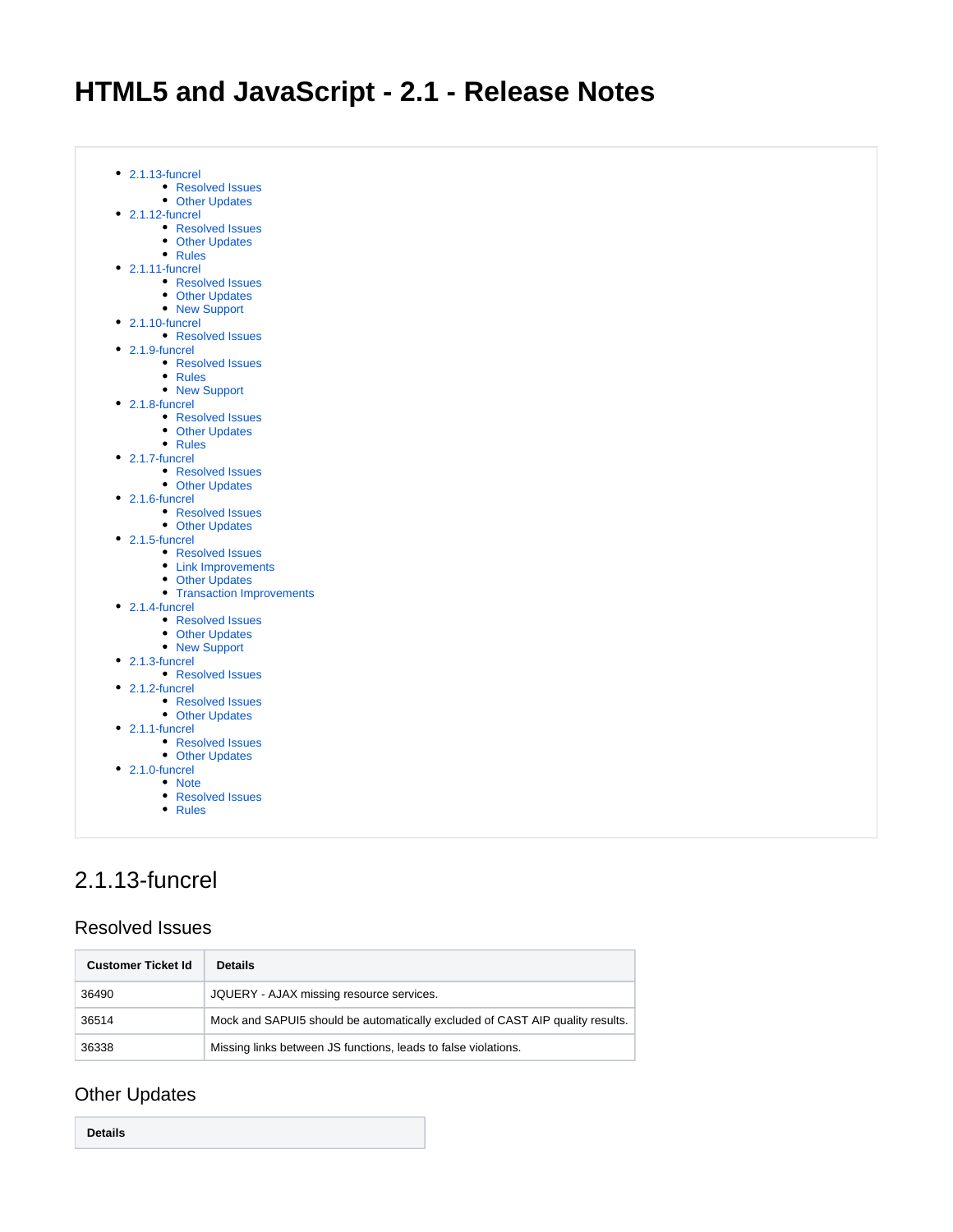# <span id="page-1-0"></span>2.1.12-funcrel

### <span id="page-1-1"></span>Resolved Issues

| <b>Customer Ticket</b><br>Id | <b>Details</b>                                                                                                                         |
|------------------------------|----------------------------------------------------------------------------------------------------------------------------------------|
| 36037                        | Fixed bad evaluation for some AngularJS services.                                                                                      |
| 35910                        | Fixed false Violations for the rule (1020092): "Avoid direct definition of JavaScript Functions in a Web page (JavaScript<br>/HTML5)". |

### <span id="page-1-2"></span>Other Updates

| <b>Details</b>                                                                          |
|-----------------------------------------------------------------------------------------|
| Fixed an issue where "export default" is badly parsed for a function defined with "=>". |
| Fixed an internal issue where "get_ast_caller" was returning the wrong ast node.        |
| Fixed an issue causing a regression in the resolution of an identifier.                 |

### <span id="page-1-3"></span>Rules

| Rule Id | <b>New Rule</b> | <b>Details</b>                                                                    |
|---------|-----------------|-----------------------------------------------------------------------------------|
| 1020092 | <b>FALSE</b>    | Avoid direct definition of JavaScript Functions in a Web page (Javascript/HTML5). |

# <span id="page-1-4"></span>2.1.11-funcrel

### <span id="page-1-5"></span>Resolved Issues

| <b>Customer Ticket Id</b> | <b>Details</b>                                                                                        |
|---------------------------|-------------------------------------------------------------------------------------------------------|
| 35630                     | Missing link between UI and Backend layer.                                                            |
| 35535                     | HTML5 analyzer creates POST/GET Operations with wrong name and no links to Struts Operations.         |
| 35539                     | JQuery analyzer creates POST/GET Resource Services with wrong name and no links to Struts Operations. |
| 35577                     | Support of function calls in Kendo framework in CSHTML files.                                         |

### <span id="page-1-6"></span>Other Updates

| <b>Details</b>                                                                   |
|----------------------------------------------------------------------------------|
| Skip libraries from analysis.                                                    |
| Add methods to know if a framework is used (technical).                          |
| Support of evaluation in "for" statement (including support of list evaluation). |
| PB with stack overflow with new version of Python.                               |
| Missing links from CSHTML files in LMS application.                              |

# <span id="page-1-7"></span>New Support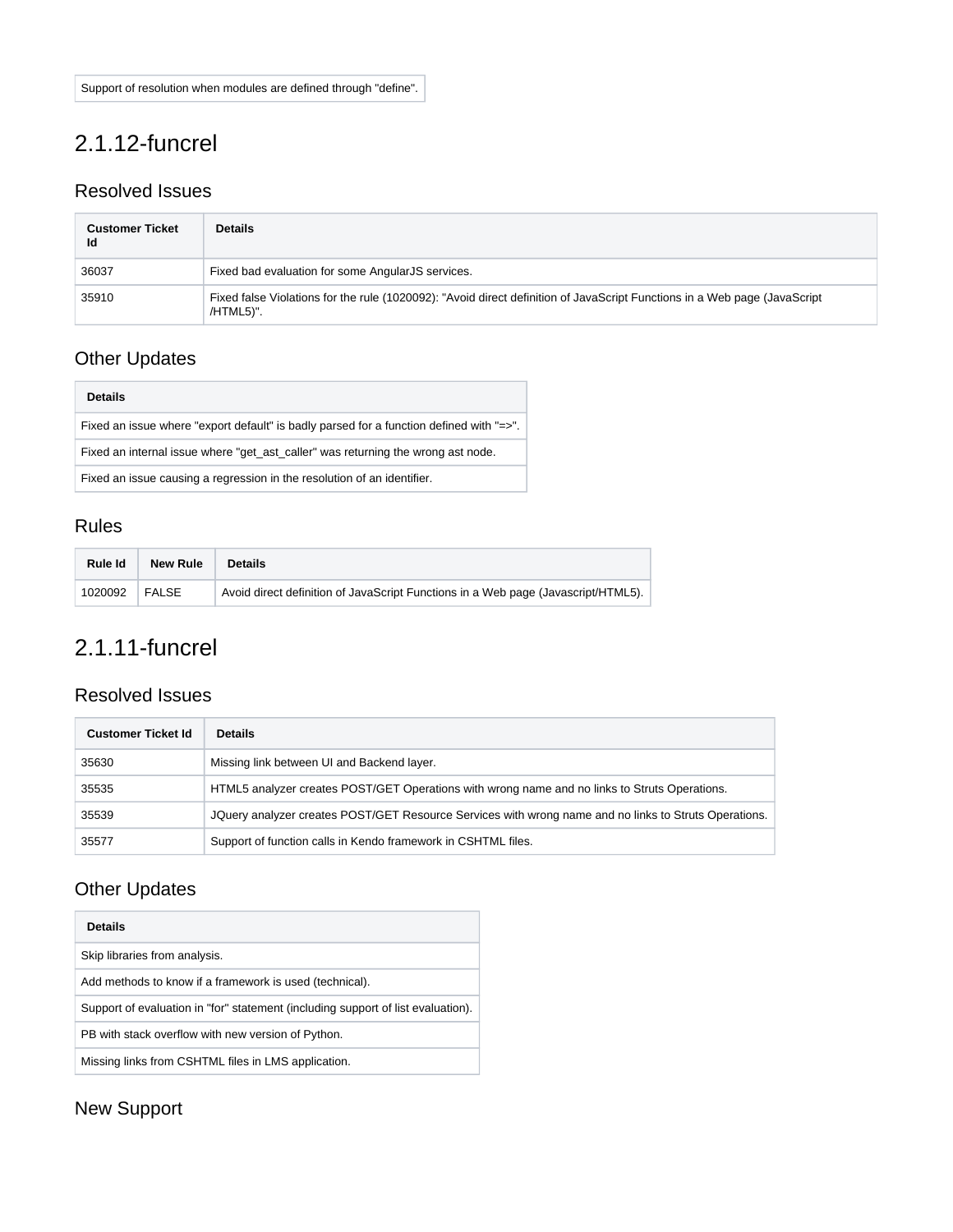| Summary | <b>Details</b>                                                                                                                                         |
|---------|--------------------------------------------------------------------------------------------------------------------------------------------------------|
|         | Support of new logical assignment operators $(8.8=,  =, \text{and } ?=)$ They are processed as the $=$ assignment, evaluation will work with them now. |

# <span id="page-2-0"></span>2.1.10-funcrel

### <span id="page-2-1"></span>Resolved Issues

| <b>Customer Ticket Id</b> | <b>Details</b>                                                                                             |
|---------------------------|------------------------------------------------------------------------------------------------------------|
| 34386                     | CAST HTML Analysis stuck on a is file.                                                                     |
| 34589                     | Missing links from Javascript Method and NodeJS MongoDB collection.                                        |
| 34289                     | Missing links from JS to DotNet Controller Action.                                                         |
| 34785                     | Missing links between JavaScript methods.                                                                  |
| 34976                     | Missing links between JavaScript methods.                                                                  |
| 34995                     | Extension com.castsoftware.html5 has encountered an issue : token = next(self.tokens) StopIteration.       |
| 34246                     | Remediation missing in the description of the rule "Avoid return statement in finally block (Javascript)". |

# <span id="page-2-2"></span>2.1.9-funcrel

## <span id="page-2-3"></span>Resolved Issues

| <b>Customer</b><br><b>Ticket Id</b> | <b>Details</b>                                                                                                                                       |
|-------------------------------------|------------------------------------------------------------------------------------------------------------------------------------------------------|
| 31080                               | False positive for rule (rule id: 1020084): "Avoid unreferenced (Functions Javascript/ HTML5)".                                                      |
| 33966                               | Rule name (rule id: 1020060): "Avoid using console.log()" should be renamed according to technology as "Avoid using console.<br>log() (Javascript)". |
| 33688                               | False positives for rule (rule id: 1020092): "Avoid direct definition of JavaScript Functions in a Web page (Javascript/HTML5)"                      |
| 33381                               | Deleted JQUERY GET resource service.                                                                                                                 |
| 33595                               | False positive for the rule (rule id: 7388): "Avoid artifacts having recursive calls".                                                               |
| 33450                               | Extension com.castsoftware.html5 has encountered an issue: Traceback (most recent call last): Memory Error.                                          |
| 33255                               | Transactions change due to deleted link between HTML5 ASP content.                                                                                   |
| 33169                               | Added and Modified Transaction due to added and deleted HTML5 Get HTTPREquest objects.                                                               |

# <span id="page-2-4"></span>Rules

| Rule Id | <b>New Rule</b> | <b>Details</b>                                                                                                            |
|---------|-----------------|---------------------------------------------------------------------------------------------------------------------------|
| 1020084 | <b>FALSE</b>    | False positives removed for the rule: "Avoid unreferenced (Functions Javascript/ HTML5)".                                 |
| 1020092 | <b>FALSE</b>    | False positives removed for the rule: "Avoid direct definition of JavaScript Functions in a Web page (Javascript/HTML5)". |
| 1020060 | <b>FALSE</b>    | Rule name: "Avoid using console.log()" is renamed according to technology as "Avoid using console.log() (Javascript)".    |
| 7388    | <b>FALSE</b>    | False positives removed for the rule: "Avoid artifacts having recursive calls".                                           |

# <span id="page-2-5"></span>New Support

| ummar, | . .<br><b>Details</b><br>$-$ |
|--------|------------------------------|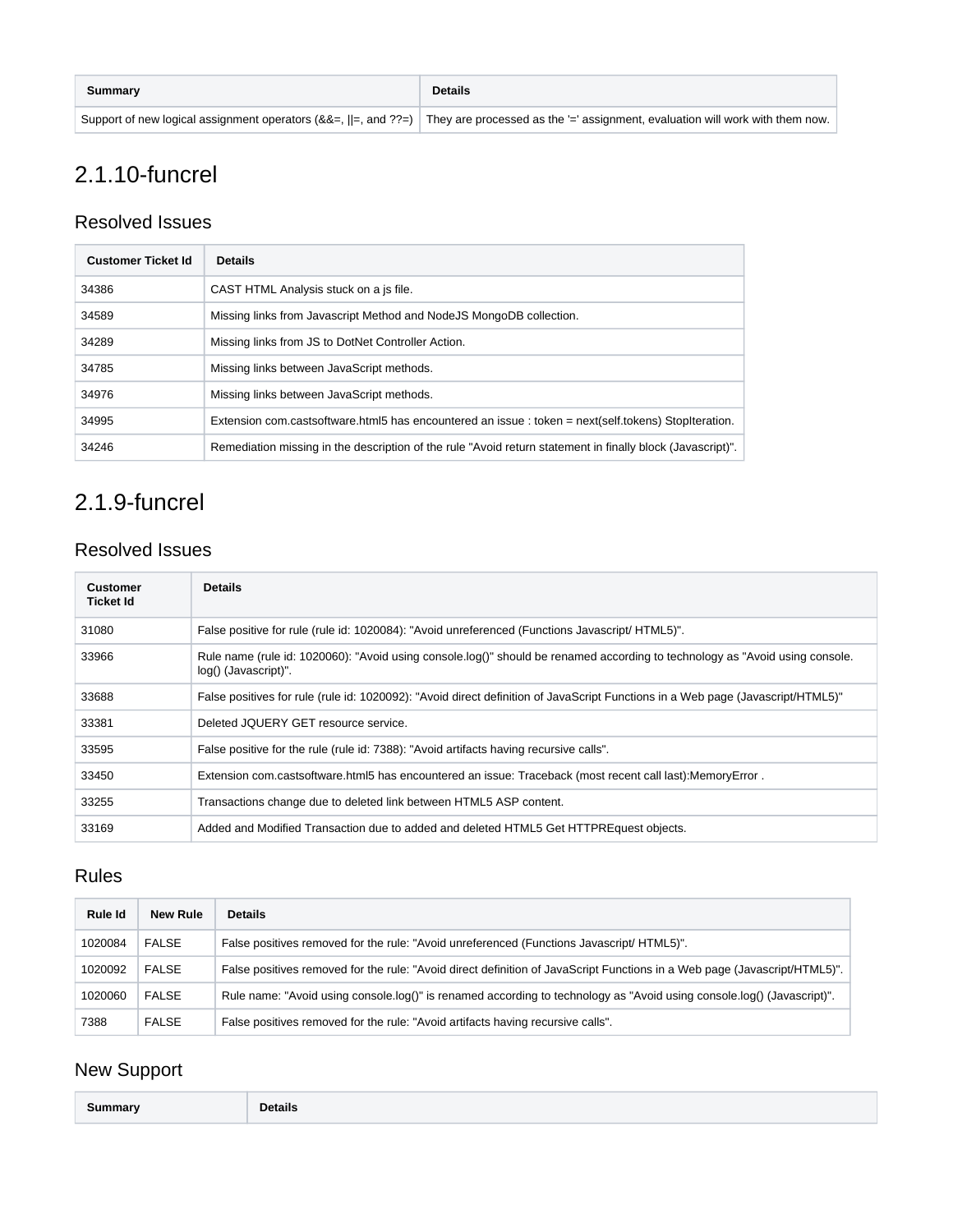# <span id="page-3-0"></span>2.1.8-funcrel

#### <span id="page-3-1"></span>Resolved Issues

| <b>Customer Ticket Id</b> | <b>Details</b>                                                                                |
|---------------------------|-----------------------------------------------------------------------------------------------|
| 32225                     | HTML analysis is stuck for long time while analyzing one of the JSP file.                     |
| 32926                     | False violation for the rule: "Avoid using unsecured cookie" (Javascript) (Rule ID: 1020096). |

## <span id="page-3-2"></span>Other Updates

| <b>Details</b>                                                                                                    |
|-------------------------------------------------------------------------------------------------------------------|
| Support for sprintf-js for evaluating strings.                                                                    |
| Evaluation problem when evaluating several struct members when one points to an unknown variable.                 |
| Many errors of type Traceback in log file in debug mode.                                                          |
| Several property 'Total code lines count' (id 1020073) values found on CAST HTML5 JavaScript SourceCode Fragment. |

### <span id="page-3-3"></span>Rules

| Rule Id | <b>New Rule</b> | <b>Details</b>                                                         |
|---------|-----------------|------------------------------------------------------------------------|
| 1020096 | <b>FALSE</b>    | "Avoid using unsecured cookie (Javascript)" - Removed false positives. |

# <span id="page-3-4"></span>2.1.7-funcrel

#### <span id="page-3-5"></span>Resolved Issues

| <b>Customer Ticket Id</b> | <b>Details</b>                                                                                                  |
|---------------------------|-----------------------------------------------------------------------------------------------------------------|
| 30758                     | Missing Razor objects from CSHTML leading to missing links to Dotnet Controller action.                         |
| 31243                     | False positive for rule: "Avoid hardcoded passwords (Javascript)."                                              |
| 31521                     | No resource service is created for href=@Url.Action("Index", "ProcessSelection") in CSHTML file.                |
| 31709                     | Upload sources to Local db is failing due to multiple values in table ObjFilRef for HTML5 CSS Fragment objects. |
| 31628                     | Missing links to HTML5 JS methods from JS functions.                                                            |
| 30598                     | Analysis is taking too long, taking lot of time to analyze JS files.                                            |
| 31801                     | Missing links from HTML5 JavaScript function to other JavaScript Functions.                                     |
| 30784                     | False violation for the rule Avoid hard-coded network resource names (Javascript).                              |
| 31046                     | HTML analysis crash: most files not being analyzed properly.                                                    |
| 31402                     | False positive for the rule: "Avoid using a break statement in 'for' loops".                                    |
| 30741                     | CSHTML files were skipped after upgrading HTML extension.                                                       |
| 31831                     | HTML Analysis got stuck at a JSP file.                                                                          |

### <span id="page-3-6"></span>Other Updates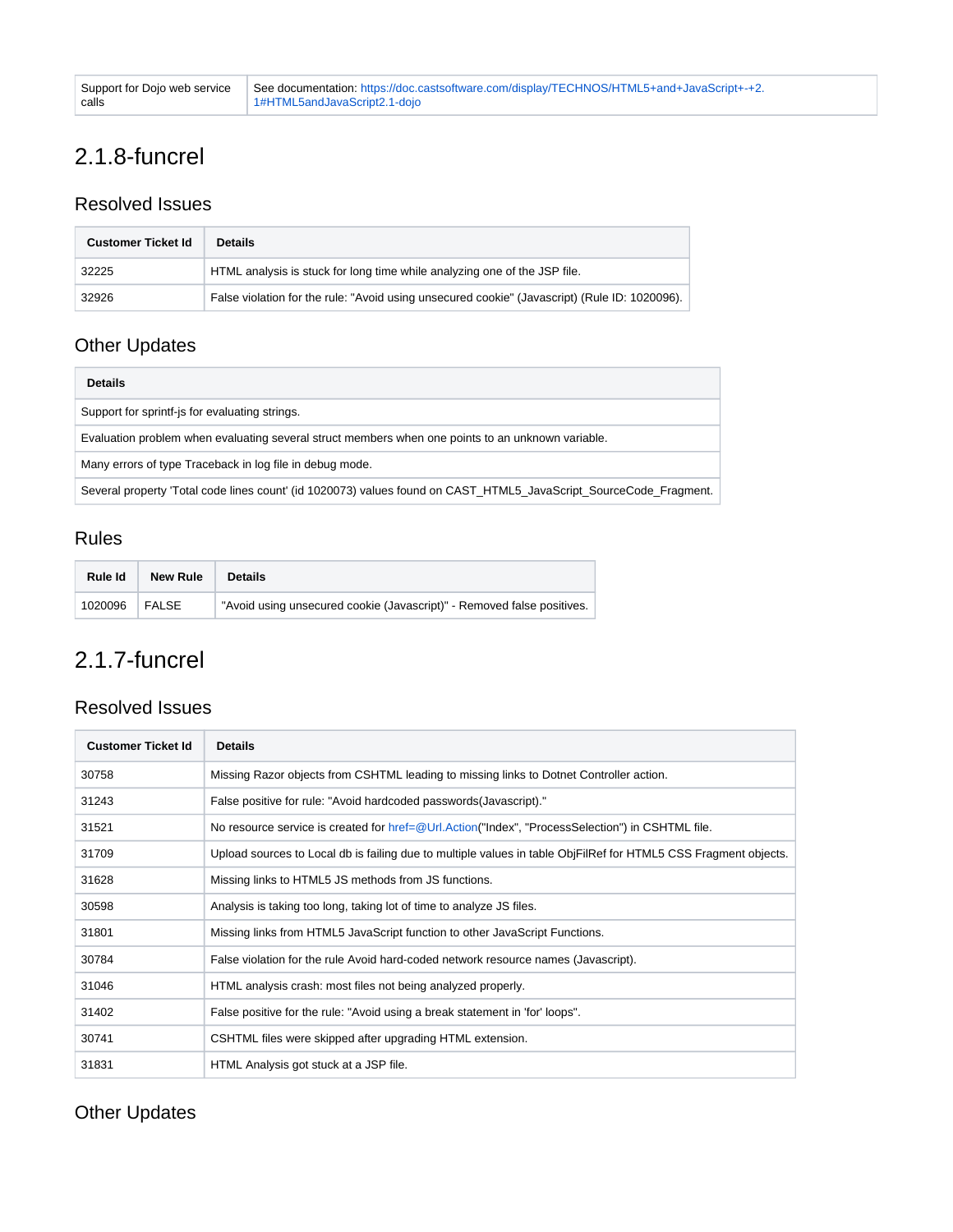| <b>Details</b>                                                                                                        |
|-----------------------------------------------------------------------------------------------------------------------|
| Add filtering of libraries.                                                                                           |
| Remove METRICABLE inheritance from HTML like objects.                                                                 |
| Add a method to get the declaration of a variable (get declarations).                                                 |
| Better name resolution for 'HTML5 Get HttpRequest service' Object when url is like "something?action=something else". |

# <span id="page-4-0"></span>2.1.6-funcrel

## <span id="page-4-1"></span>Resolved Issues

| <b>Customer Ticket Id</b> | <b>Details</b>                                  |
|---------------------------|-------------------------------------------------|
| 30063                     | Missing Get HttpRequest Service after analysis. |

# <span id="page-4-2"></span>Other Updates

| <b>Details</b>                                                                                     |
|----------------------------------------------------------------------------------------------------|
| No HttpRequest service should be created when property binding is used in angular app              |
| Broadcast *.template file for extensions above HTML5 (as NodeJS)                                   |
| Error CAST AIP Console: [com.castsoftware.html5] HTML5-005 Internal issue in parsing one statement |
| Blocking recursion (for NodeJS)                                                                    |

# <span id="page-4-3"></span>2.1.5-funcrel

### <span id="page-4-4"></span>Resolved Issues

| <b>Customer Ticket Id</b> | <b>Details</b>                                                           |
|---------------------------|--------------------------------------------------------------------------|
| 29756                     | Missing JavaScript Methods after analysis.                               |
| 29267                     | HTML5 service name is wrong for certain objects with href="@Url.RouteUrl |

## <span id="page-4-5"></span>Link Improvements

| <b>Callee Type</b>                | <b>Caller Type</b> | <b>Details</b>                     |
|-----------------------------------|--------------------|------------------------------------|
| NET WEB operations   CSHTML files |                    | These links are now more complete. |

# <span id="page-4-6"></span>Other Updates

| Details                                                                              |
|--------------------------------------------------------------------------------------|
| Front end objects of CSHTML in ASP.NET Core MVC project not appearing in AIP console |

### <span id="page-4-7"></span>Transaction Improvements

<span id="page-4-8"></span>

| Type                                                   | <b>Framework</b> |
|--------------------------------------------------------|------------------|
| Links from CSHTML files to .NET WEB operations   razor |                  |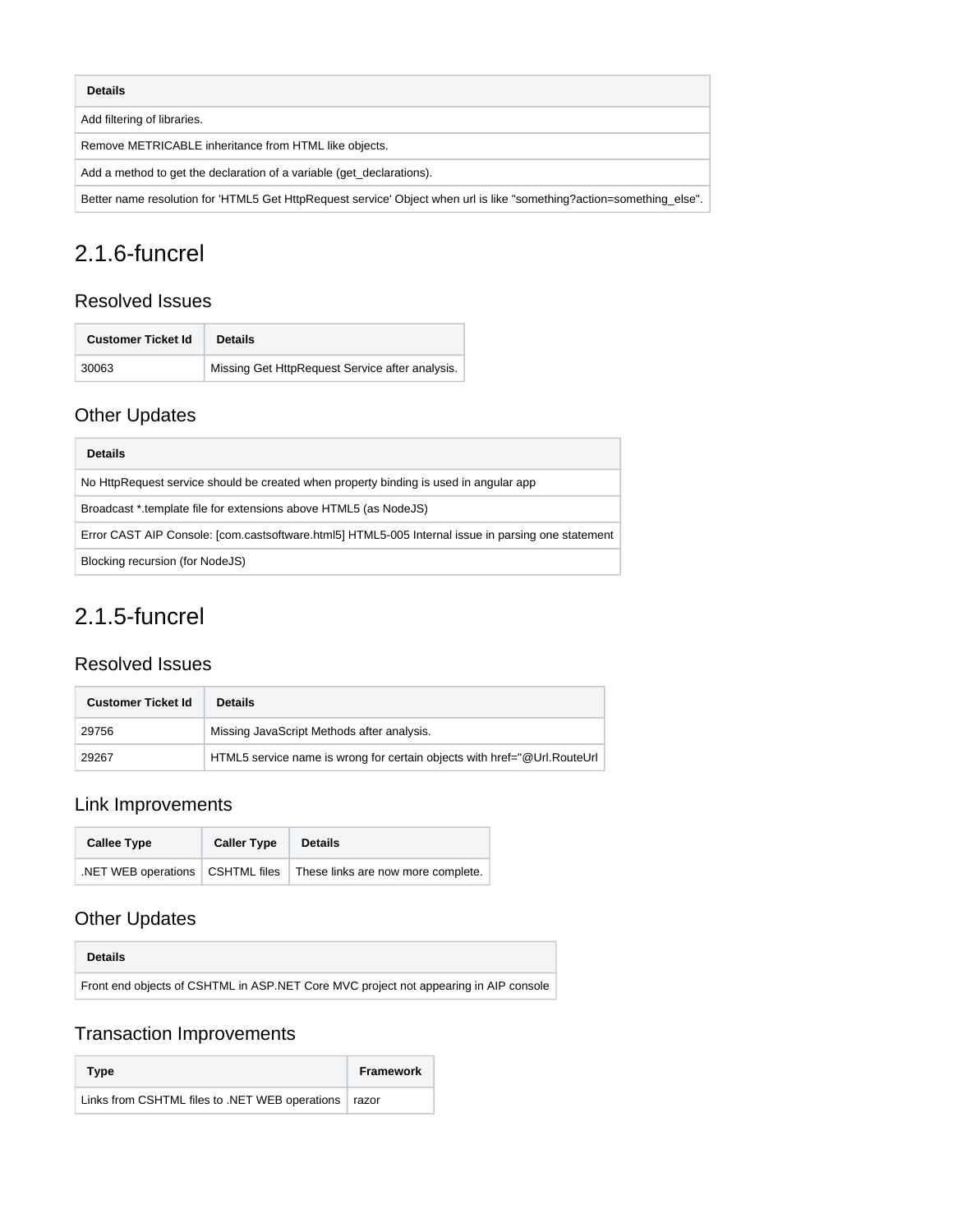# 2.1.4-funcrel

### <span id="page-5-0"></span>Resolved Issues

| <b>Customer Ticket Id</b> | Details                                                                                                    |
|---------------------------|------------------------------------------------------------------------------------------------------------|
| 29278                     | The rule, 1020006: "Avoid calling a function in a termination loop" not in the correct technical criteria. |

# <span id="page-5-1"></span>Other Updates

| <b>Details</b>                                                                                              |
|-------------------------------------------------------------------------------------------------------------|
| Add filtering of libraries                                                                                  |
| Links from html fragments should have the fragment as caller instead of the method containing the fragment. |
| Resolution corrections on HTML5                                                                             |
| Bad evaluations for some urls                                                                               |
| Problem with parsing with html files when an attribute name is bracketed (ex: [href]="myurl")'              |

# <span id="page-5-2"></span>New Support

| Summary | <b>Details</b>                                                                                        |
|---------|-------------------------------------------------------------------------------------------------------|
|         | Add support for pug files   Add support for .pug files, these files are now transaction entry-points. |

# <span id="page-5-3"></span>2.1.3-funcrel

#### <span id="page-5-4"></span>Resolved Issues

| <b>Customer Ticket Id</b> | <b>Details</b>                                                                           |
|---------------------------|------------------------------------------------------------------------------------------|
| 28065                     | Missing link from JavaScript method "getAuditDetails" to "getEngagementDetails".         |
| 28407                     | Wrong links to JS functions from ASPX files or other JS Functions in HTML5 analysis.     |
| 28116                     | HTML5-005: Internal issue in parsing one statement.                                      |
| 28591                     | HTML5 analysis crash warning: Extension com.castsoftware.html5 has encountered an issue. |

# <span id="page-5-5"></span>2.1.2-funcrel

### <span id="page-5-6"></span>Resolved Issues

<span id="page-5-7"></span>

| <b>Customer Ticket Id</b> | <b>Details</b>                                                                                    |
|---------------------------|---------------------------------------------------------------------------------------------------|
| 26922                     | HTML warning: [com.castsoftware.html5] HTML5-005 Internal issue in parsing one statement          |
| 26932                     | REACT Warning: [com.castsoftware.reactis] REACTJS-001 Internal issue in <source file="" path=""/> |
| 27481                     | Missing Angular Resource services                                                                 |
| 26876                     | JQUERY Post resource service object that is not created                                           |
| 27128                     | HTML5 Get HTTPRequest Object Deleted in current run                                               |
| 27299                     | HTML5-005 Internal issue in parsing one statement                                                 |
| 27423                     | NodeJS Objects not discovered and missing links in an NodeJS application                          |
| 26221                     | HTML analysis warning: HTML5-005 Internal issue in parsing one statement                          |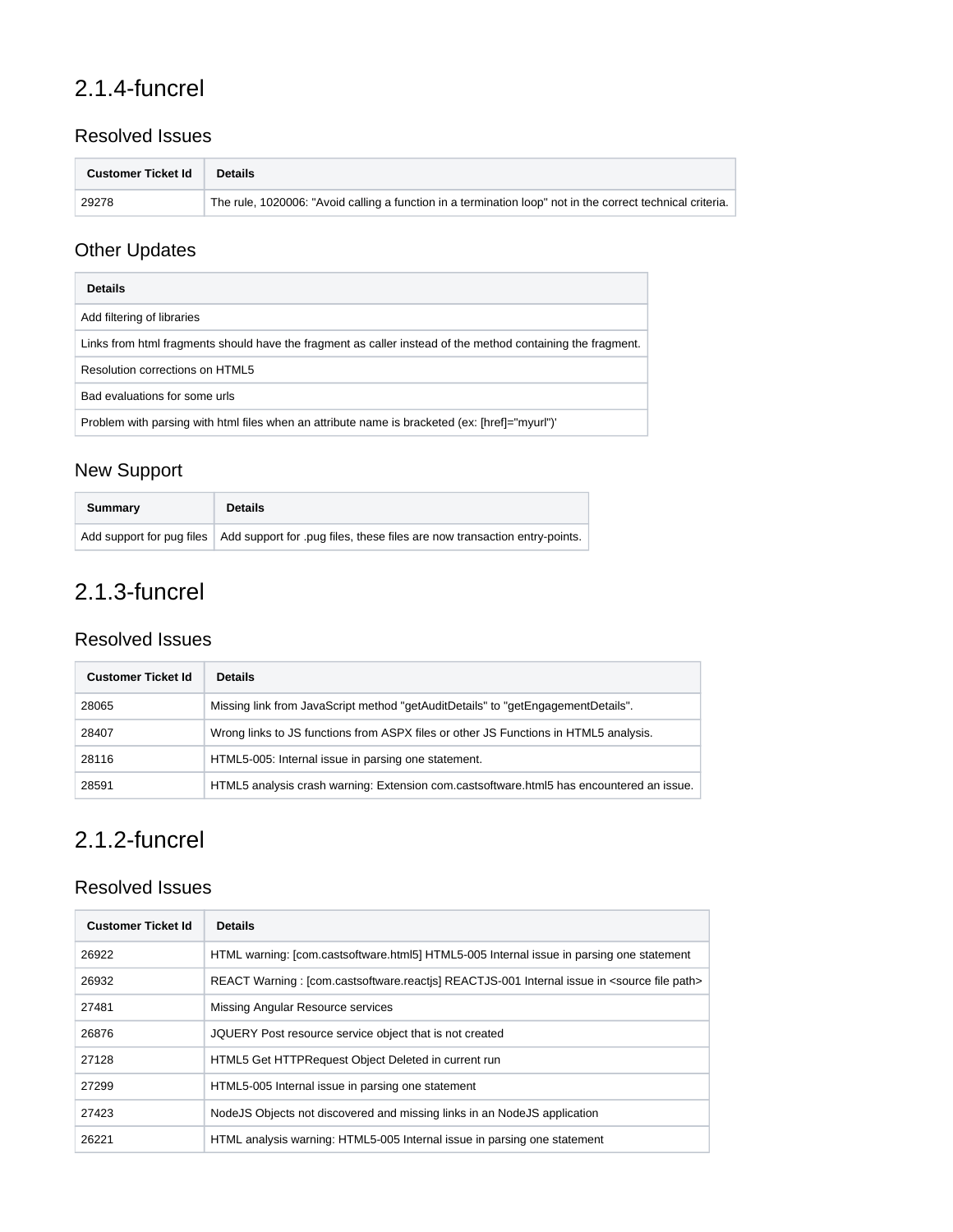# Other Updates

| <b>Details</b>                                                                                                |  |
|---------------------------------------------------------------------------------------------------------------|--|
| Functions that are dynamically called are not being resolved. This issue is now fixed.                        |  |
| Following files must be skipped (libraries).                                                                  |  |
| A callLink between function and returned function when returned function has no name has been added.          |  |
| Performance issue in HTML5 extension for executing query in remove_files_with_no_children. This is now fixed. |  |
| Error in parsing node is syntax (function <sup>*</sup> () $\{ \}$ ). This is now fixed.                       |  |

# <span id="page-6-0"></span>2.1.1-funcrel

# <span id="page-6-1"></span>Resolved Issues

| <b>Customer Ticket</b><br>Id | <b>Details</b>                                                                                                                      |
|------------------------------|-------------------------------------------------------------------------------------------------------------------------------------|
| 25924                        | PB: [COFACE] [COFANET] Console: Onboarding: HTML5-005 Internal issue in parsing one statement                                       |
| 26452                        | PB: [AT&T][BD]Issue with transactions due to missing 10K+ HTML HTTPRequest Service objects after migration from 2.0.10 to<br>2.0.19 |
| 25962                        | HTML analysis is taking long time and it is stuck while parsing one JS file                                                         |
| 26087                        | HTML Warning: [com.castsoftware.html5] HTML5-005 Internal issue in parsing one statement                                            |
| 26041                        | PB: Missing links between XHTML files and java methods and link between xhtml file of JEE to HTML source code of html5              |

# <span id="page-6-2"></span>Other Updates

| <b>Details</b>                                                                                                                 |
|--------------------------------------------------------------------------------------------------------------------------------|
| Preparation for api publication                                                                                                |
| aspx improvement (links to Onlnit and OnLoad)                                                                                  |
| JSX contents must be added in diags definitions where JS contents are included (total).                                        |
| Remove traceback errors from logs                                                                                              |
| Some classes are not parsed as classes (class PurposeField extends React.Component <purposefieldprops> {})</purposefieldprops> |
| Some reactis files are badly parsed because jsx parts are found when it should not.                                            |
| Support of import statement with default keyword in curly brackets                                                             |
| Fix false violations of unreferenced functions in last version of Imaging                                                      |
| Following libraries must be skipped: cypress, fastclick.js                                                                     |
| Methods are not detected in some reactis classes because some jsx ends are not well detected.                                  |
| Better support of iteration protocol ""                                                                                        |
| HTML5 has to handle vuejs mixins                                                                                               |
| resolution through imports enhancement                                                                                         |
| Support of resolution through different components (package.json)                                                              |
| Support of resolution through imports redirections (jsconfig.json)                                                             |
| Exporting a list of object does not work                                                                                       |

# <span id="page-6-4"></span><span id="page-6-3"></span>2.1.0-funcrel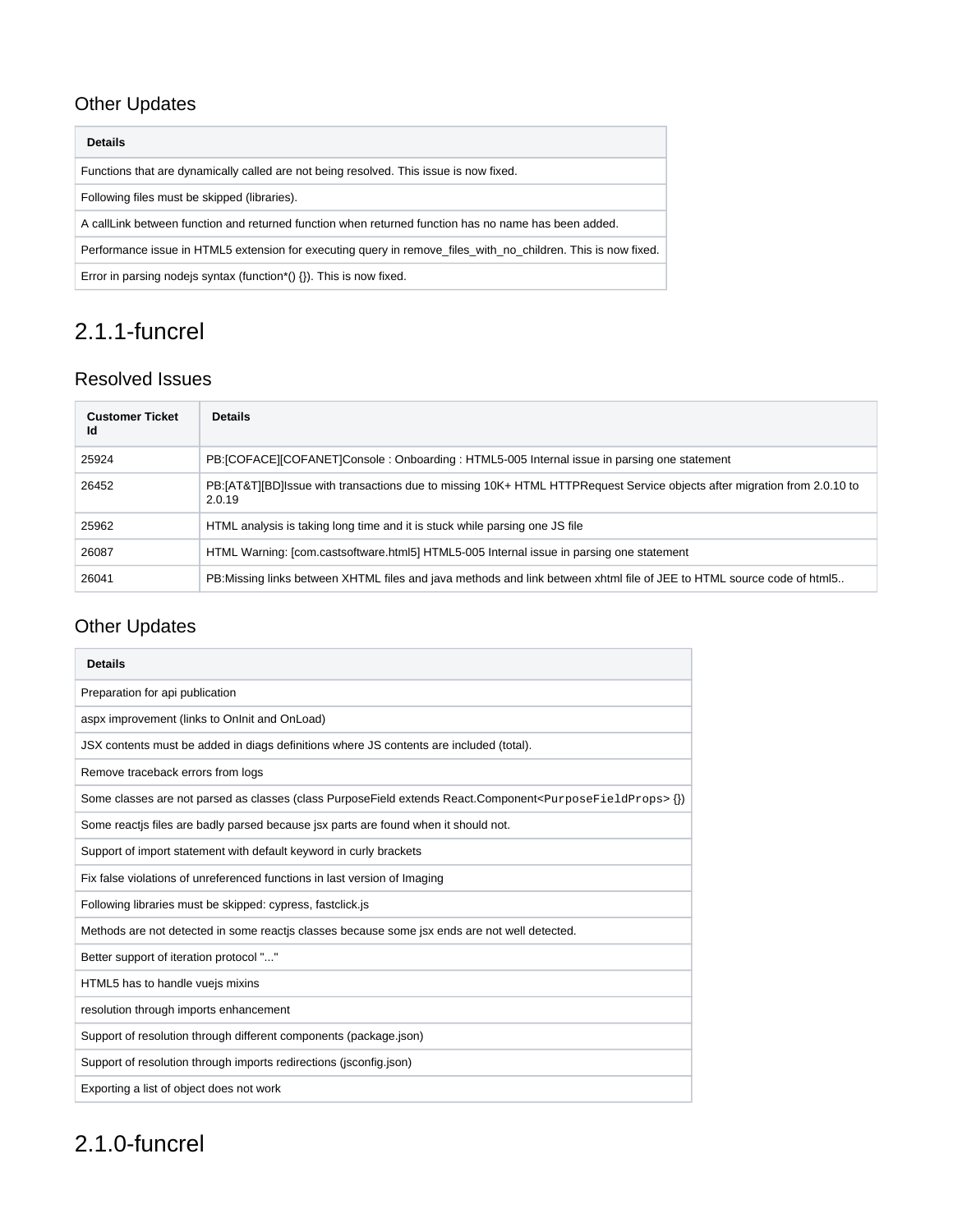#### Note

This release of the extension contains a large number of rule related improvements, which will have a significant impact on any existing analysis results generated with a previous release of the extension. When re-analyzing existing and unchanged source code with this new extension, you should therefore expect grade and violation changes. When using AIP Console, if you do not want this extension to be used, you should ensure that you implement an extension strategy to prevent the automatic download and installation of the extension. If you are onboarding a new application, CAST actively encourages you to use this new release to take advantage of the improvements that have been implemented.

### <span id="page-7-0"></span>Resolved Issues

| <b>Customer Ticket Id</b> | <b>Details</b>                                                                                      |
|---------------------------|-----------------------------------------------------------------------------------------------------|
| 24807                     | Missing links between HTML5 POST service operation to Struts Operation                              |
| 24781                     | HTML5 missing resource service object when src attribute with iframe tag is used                    |
| 24586                     | HTML analysis: missing resource service object due to which link is not created to struts operation |
| 24732                     | HTML analysis warning: HTML5-005 Internal issue in parsing one statement                            |
| 25060                     | Missing link between jsp page and js function                                                       |
| 25503                     | HTML analysis Warning: HTML5-005 Internal issue in parsing one statem                               |

#### <span id="page-7-1"></span>Rules

| Rule Id | <b>New Rule</b> | <b>Details</b>                                                                                  |
|---------|-----------------|-------------------------------------------------------------------------------------------------|
| 1020070 | <b>FALSE</b>    | Avoid hardcoded network resource names in Javascript (updated contribution)                     |
| 1020094 | <b>FALSE</b>    | Avoid creating cookie without setting httpOnly option (Javascript) (updated contribution)       |
| 1020096 | <b>FALSE</b>    | Avoid using unsecured cookie (Javascript) (updated contribution)                                |
| 1020098 | <b>FALSE</b>    | Avoid creating cookie with overly broad path (Javascript) (updated contribution)                |
| 1020100 | <b>FALSE</b>    | Avoid having cookie with an overly broad domain (Javascript) (updated contribution)             |
| 1020002 | <b>FALSE</b>    | Avoid programs with low comment/code ratio (HTML5/Javascript) (updated thresholds)              |
| 1020004 | <b>FALSE</b>    | Avoid to use querySelectorAll (updated thresholds)                                              |
| 1020006 | <b>FALSE</b>    | Avoid to call a function in a termination loop (updated thresholds)                             |
| 1020008 | <b>FALSE</b>    | Avoid for-in loop (updated thresholds)                                                          |
| 1020010 | <b>FALSE</b>    | Avoid using forEach() (updated thresholds)                                                      |
| 1020012 | <b>FALSE</b>    | Avoid using a web service with WebSocket inside a loop (updated thresholds)                     |
| 1020014 | <b>FALSE</b>    | Avoid using a web service with XMLHttpRequest inside a loop (updated thresholds)                |
| 1020016 | <b>FALSE</b>    | Avoid using too much dot notation in loop (updated thresholds)                                  |
| 1020018 | <b>FALSE</b>    | Avoid using Web SQL databases (updated thresholds)                                              |
| 1020020 | <b>FALSE</b>    | Avoid blocking page loading with synchronous Javascript import (updated thresholds)             |
| 1020022 | <b>FALSE</b>    | Avoid using submitted markup containing "form" and "formaction" attributes (updated thresholds) |
| 1020024 | <b>FALSE</b>    | Avoid "id" attributes for forms as well as submit (updated thresholds)                          |
| 1020026 | <b>FALSE</b>    | Avoid using autofocus and onfocus in submitted markup (updated thresholds)                      |
| 1020028 | <b>FALSE</b>    | Avoid using autofocus and onblur in submitted markup (updated thresholds)                       |
| 1020030 | <b>FALSE</b>    | Avoid using javascript or expression in the CSS file (updated thresholds)                       |
| 1020032 | <b>FALSE</b>    | Avoid using video poster attributes in combination with javascript (updated thresholds)         |
| 1020034 | <b>FALSE</b>    | Avoid hosting HTML code in iframe srcdoc (updated thresholds)                                   |
| 1020036 | <b>FALSE</b>    | Avoid using onscroll event with autofocus input (updated thresholds)                            |